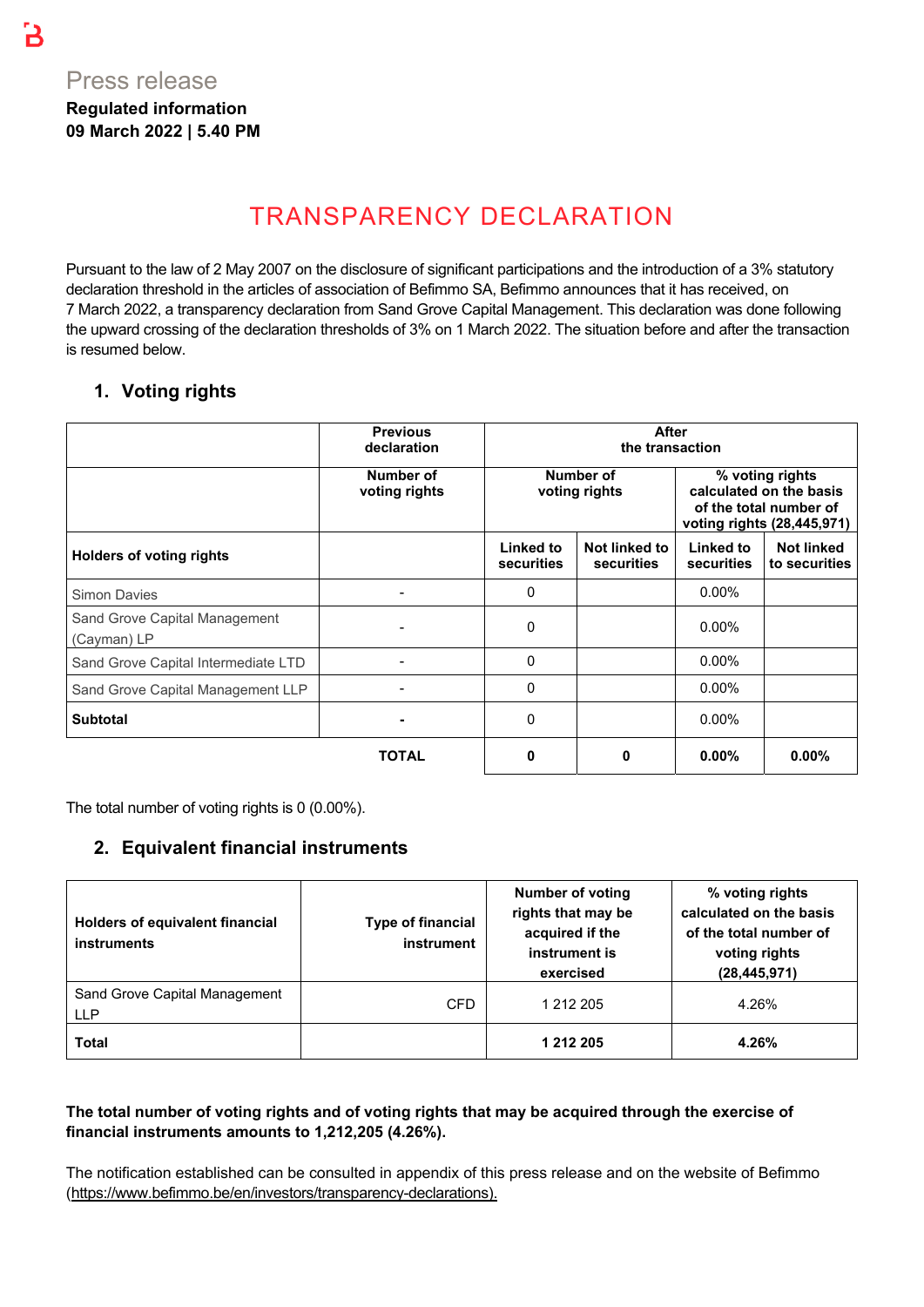#### **3. Shareholding of Befimmo SA**

Following this transaction Befimmo's shareholding is composed as follows:

|                                                  | Number of shares<br>(declared) the day of<br>the statement | <b>Based on the transparency</b><br>declarations or based on the<br>information received from the<br>shareholder | (in %) |
|--------------------------------------------------|------------------------------------------------------------|------------------------------------------------------------------------------------------------------------------|--------|
| <b>Declarants</b>                                |                                                            |                                                                                                                  |        |
| AXA Belgium SA                                   | 2 741 438                                                  | 30.04.2019                                                                                                       | 9.6%   |
| Ageas and affiliated companies                   | 2 641 047                                                  | 30.04.2019                                                                                                       | 9.3%   |
| Sand Grove Capital Management                    | 1 212 205                                                  | 01.03.2022                                                                                                       | 4.3%   |
| <b>BlackRock Inc.</b>                            | 848 297                                                    | 20.11.2019                                                                                                       | 3.0%   |
| Own shares                                       |                                                            |                                                                                                                  |        |
| Befimmo SA                                       | 1442476                                                    | 25.02.2022                                                                                                       | 5.1%   |
|                                                  |                                                            |                                                                                                                  |        |
| Other shareholders under the statutory threshold | 19 560 508                                                 | 01.03.2022                                                                                                       | 68.8%  |
| Total                                            | 28 445 971                                                 |                                                                                                                  | 100%   |

#### *About Befimmo:*

Befimmo is a real-estate investor and operator and a Belgian Real-Estate Investment Trust (SIR-GVV). Focused on office buildings and coworking spaces, our high-quality portfolio is located in Brussels, the main Belgian towns and cities, and the Grand Duchy of Luxembourg. It is worth about €2.8 billion and comprises 60 office buildings and 8 coworking spaces.

Befimmo aims to create environments where people can work, meet, share and live. We are a facilitator of enterprises, entrepreneurs, and their teams. In partnership with our specialised subsidiary Silversquare, we operate coworking spaces and are jointly developing a Belux network of flexible workspaces. Our goal is to become a one-stop-shop that offers organisations, businesses, entrepreneurs and their teams different office combinations fully in line with their needs and provides the full range of solutions for tomorrow's hybrid work environment.

As an organisation that is human and responsible, we offer inspiring spaces and related services and facilities, in sustainable buildings. Our three commitments - 'Provide and Rethink Workspaces', 'Transform Cities' and 'Be Responsible' - form the basis of the integrated CSR ambitions summarised in our 2030 Action Plan.

## В

#### Befimmo SA

Isaline Van den Berghe | Investor Relations Officer Cantersteen 47 Kantersteen | 1000 Brussels T: +32 2 679 38 08 | i.vandenberghe@befimmo.be | www.befimmo.be